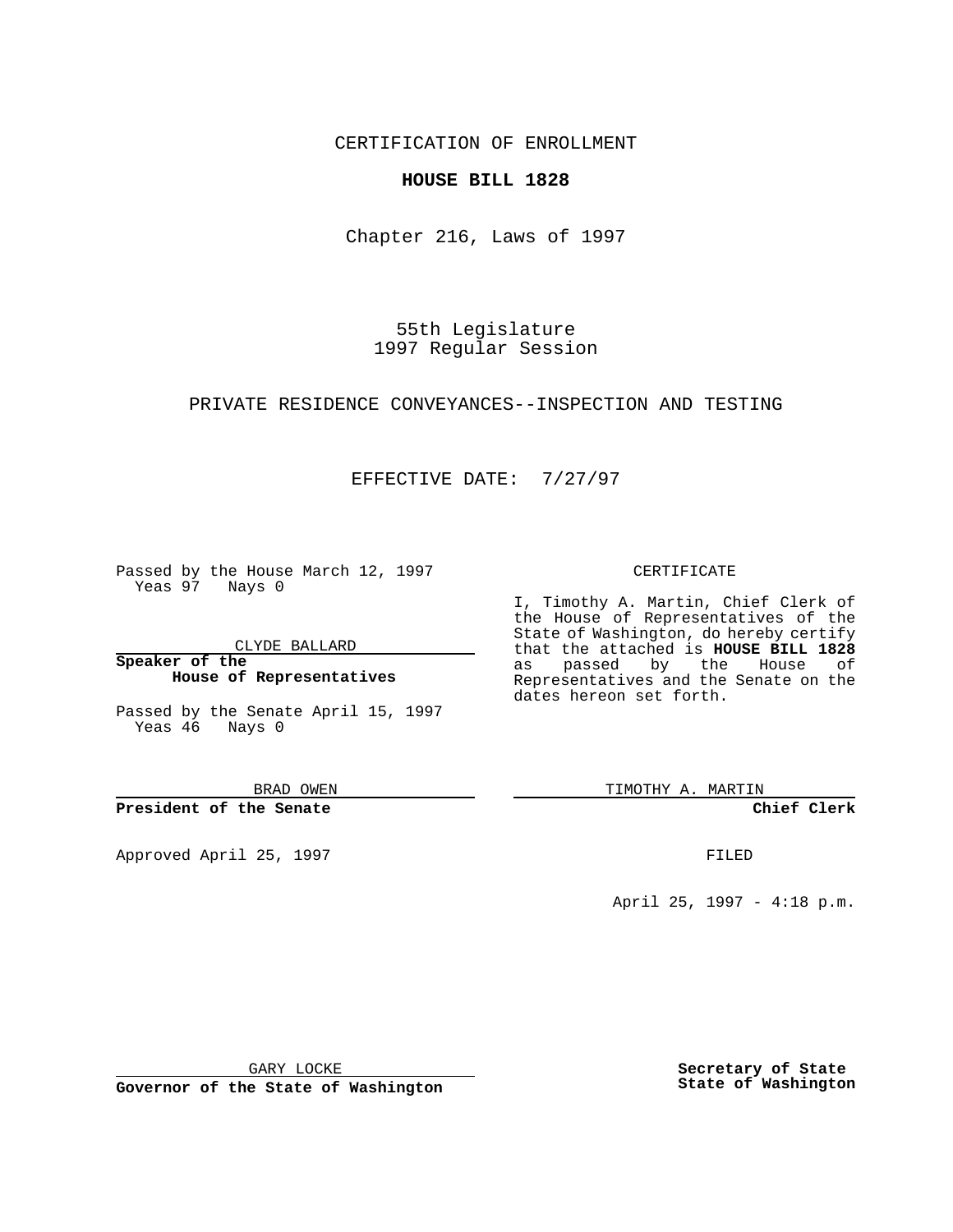## **HOUSE BILL 1828** \_\_\_\_\_\_\_\_\_\_\_\_\_\_\_\_\_\_\_\_\_\_\_\_\_\_\_\_\_\_\_\_\_\_\_\_\_\_\_\_\_\_\_\_\_\_\_

\_\_\_\_\_\_\_\_\_\_\_\_\_\_\_\_\_\_\_\_\_\_\_\_\_\_\_\_\_\_\_\_\_\_\_\_\_\_\_\_\_\_\_\_\_\_\_

Passed Legislature - 1997 Regular Session

**State of Washington 55th Legislature 1997 Regular Session By** Representative Van Luven

Read first time 02/11/97. Referred to Committee on Commerce & Labor.

 AN ACT Relating to inspection requirements for private residence conveyances; and amending RCW 70.87.010 and 70.87.120.

BE IT ENACTED BY THE LEGISLATURE OF THE STATE OF WASHINGTON:

 **Sec. 1.** RCW 70.87.010 and 1983 c 123 s 1 are each amended to read as follows:

 For the purposes of this chapter, except where a different interpretation is required by the context:

 (1) "Owner" means any person having title to or control of a conveyance, as guardian, trustee, lessee, or otherwise;

 (2) "Conveyance" means an elevator, escalator, dumbwaiter, belt moonlight, automobile parking elevator, or moving walk, all as defined in this section;

 (3) "Existing installations" means all conveyances for which plans were completed and accepted by the owner, or for which the plans and specifications have been filed with and approved by the department before June 13, 1963, and work on the erection of which was begun not 17 more than twelve months thereafter;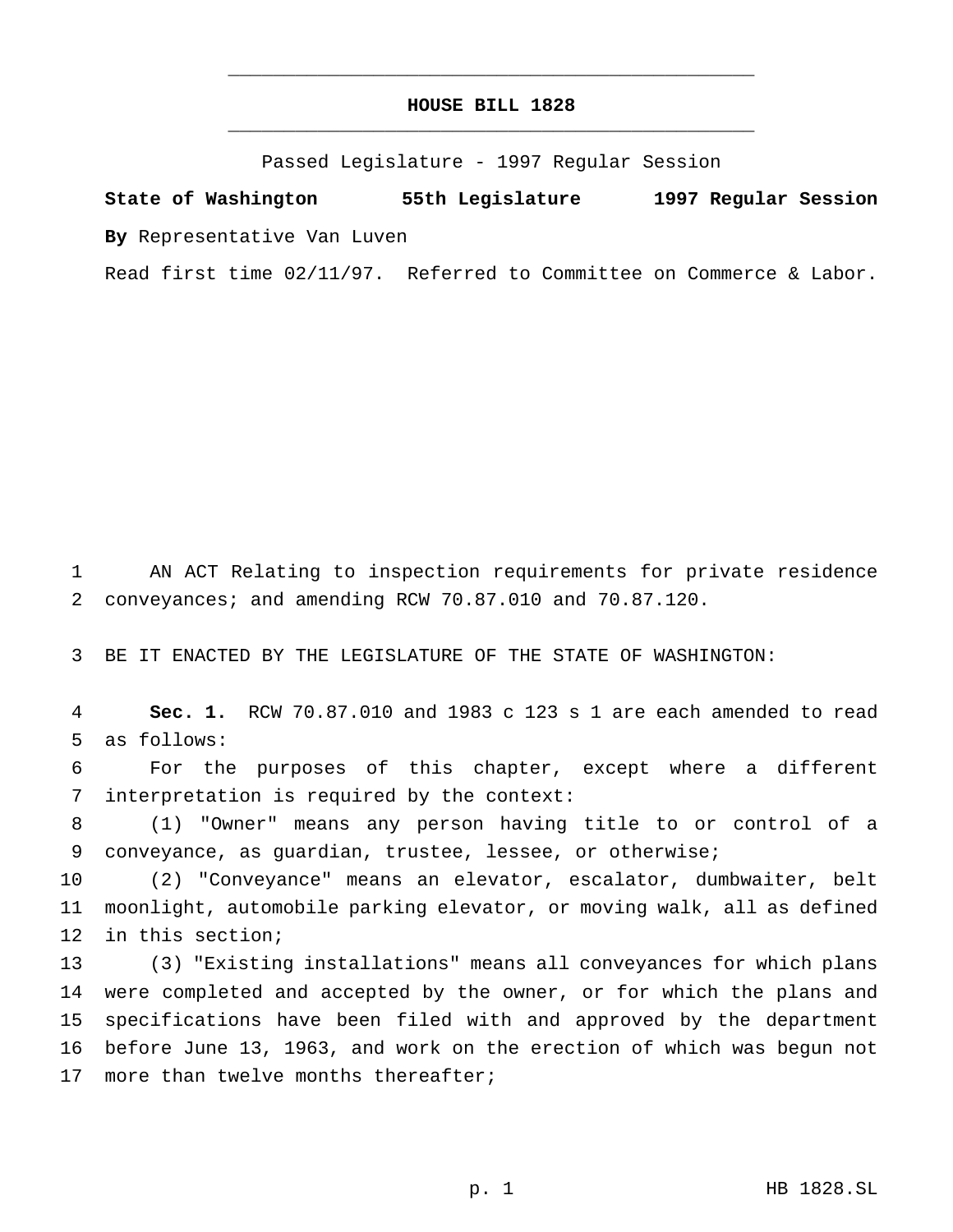(4) "Elevator" means a hoisting or lowering machine equipped with a car or platform that moves in guides and serves two or more floors or landings of a building or structure;

 (a) "Passenger elevator" means an elevator (i) on which passengers are permitted to ride and (ii) that may be used to carry freight or materials when the load carried does not exceed the capacity of the elevator;

 (b) "Freight elevator" means an elevator (i) used primarily for carrying freight and (ii) on which only the operator, the persons necessary for loading and unloading, and other employees approved by the department are permitted to ride;

 (c) "Sidewalk elevator" means a freight elevator that: (i) Operates between a sidewalk or other area outside the building and floor levels inside the building below the outside area, (ii) has no landing opening into the building at its upper limit of travel, and (iii) is not used to carry automobiles;

 (5) "Escalator" means a power-driven, inclined, continuous stairway used for raising and lowering passengers;

 (6) "Dumbwaiter" means a hoisting and lowering mechanism equipped with a car (a) that moves in guides in a substantially vertical direction, (b) the floor area of which does not exceed nine square feet, (c) the inside height of which does not exceed four feet, (d) the capacity of which does not exceed five hundred pounds, and (e) that is used exclusively for carrying materials;

 (7) "Automobile parking elevator" means an elevator: (a) Located in either a stationary or horizontally moving hoistway; (b) used exclusively for parking automobiles where, during the parking process, each automobile is moved either under its own power or by means of a power-driven transfer device onto and off the elevator directly into parking spaces or cubicles in line with the elevator; and (c) in which no persons are normally stationed on any level except the receiving level;

 (8) "Moving walk" means a passenger carrying device (a) on which passengers stand or walk and (b) on which the passenger carrying surface remains parallel to its direction of motion;

 (9) "Belt manlift" means a power driven endless belt provided with steps or platforms and a hand hold for the transportation of personnel from floor to floor;

(10) "Department" means the department of labor and industries;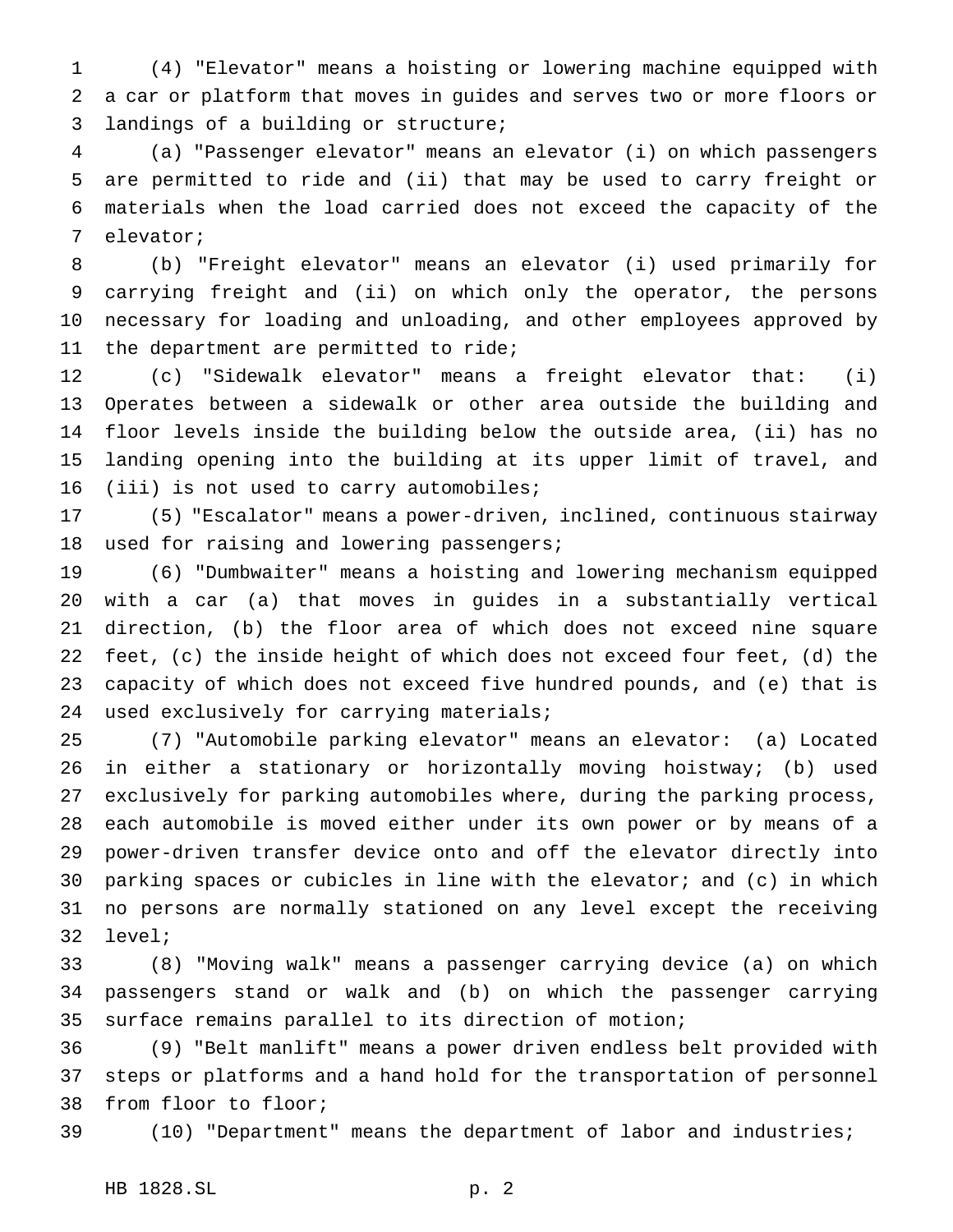(11) "Director" means the director of the department or his or her representative;

 (12) "Inspector" means an elevator inspector of the department or an elevator inspector of a municipality having in effect an elevator ordinance pursuant to RCW 70.87.200;

 (13) "Permit" means a permit issued by the department to construct, install, or operate a conveyance;

 (14) "Person" means this state, a political subdivision, any public or private corporation, any firm, or any other entity as well as an individual;

 (15) "One-man capacity manlift" means a single passenger, hand- powered counterweighted device, or electric-powered device, that 13 travels vertically in guides and serves two or more landingsi

 (16) "Private residence conveyance" means a conveyance installed in 15 or on the premises of a single-family dwelling and operated for transporting persons or property from one elevation to another.

 **Sec. 2.** RCW 70.87.120 and 1993 c 281 s 61 are each amended to read as follows:

 (1) The department shall appoint and employ inspectors, as may be necessary to carry out the provisions of this chapter, under the provisions of the rules adopted by the Washington personnel resources board in accordance with chapter 41.06 RCW.

23 (2)(a) Except as provided in (b) of this subsection, the department shall cause all conveyances to be inspected and tested at least once each year. Inspectors have the right during reasonable hours to enter into and upon any building or premises in the discharge of their official duties, for the purpose of making any inspection or testing any conveyance contained thereon or therein. Inspections and tests shall conform with the rules adopted by the department. The department shall inspect all installations before it issues any initial permit for operation. Permits shall not be issued until the fees required by this chapter have been paid.

 (b)(i) Private residence conveyances operated exclusively for single-family use shall be inspected and tested only when required under RCW 70.87.100 or as necessary for the purposes of subsection (4) of this section.

 (ii) The department may perform additional inspections of a private 38 residence conveyance at the request of the owner of the conveyance.